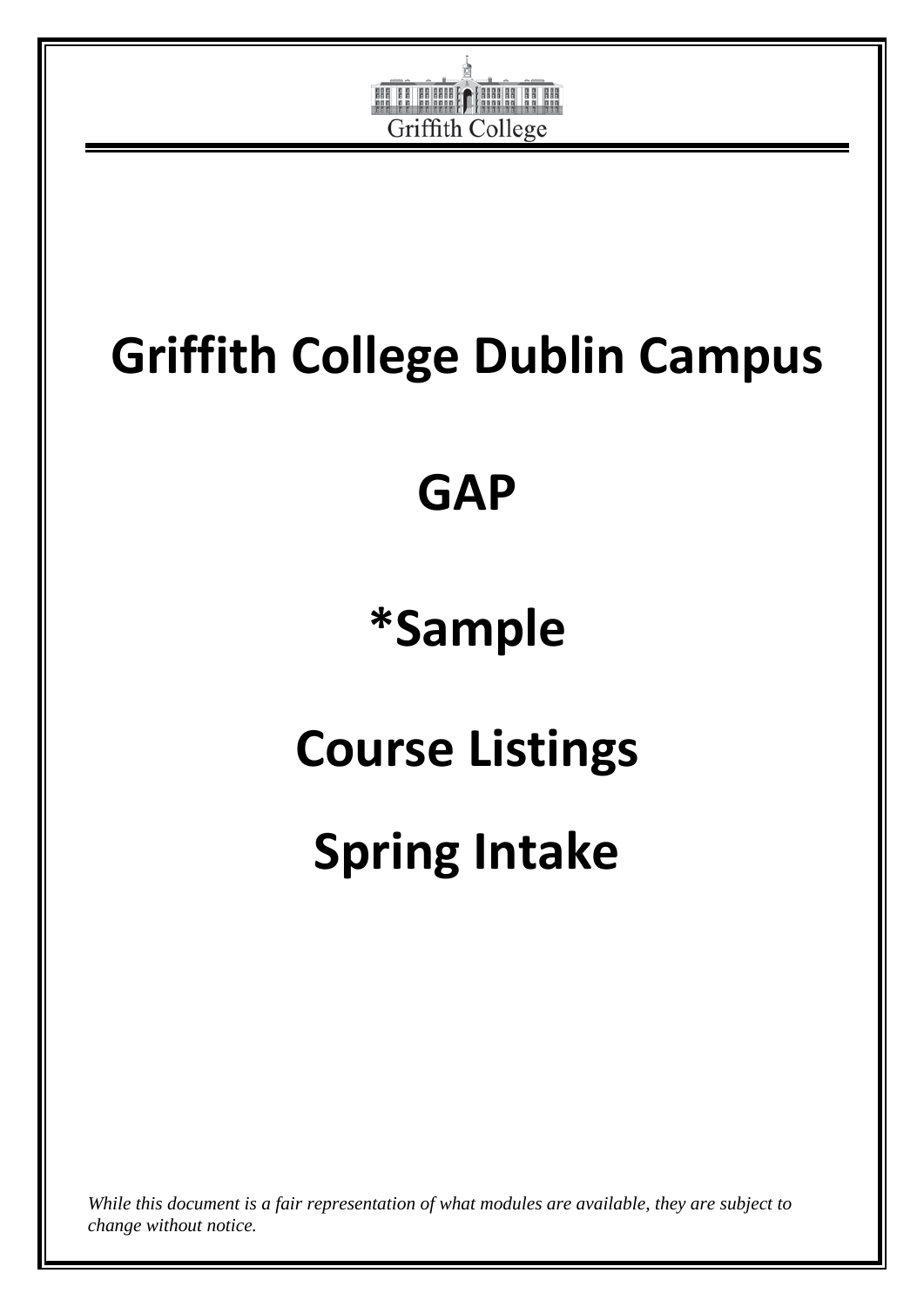

# **Course Listings for Spring Intake**

### **Introduction**

Dear Students, International Coordinators and Partners,

Hello from Griffith College!

Thank you for considering Griffith College for your Study Abroad/Semester Abroad/Erasmus Programme students.

This document provides you with the confirmed Course Listings for Spring intake in Griffith College Dublin campus. It also provides information on how your students can select and confirm their subject choices for the coming semester.

I look forward to seeing your students on campus very soon, and in the meantime if you have any further questions, please feel free to contact me at: studyabroad@griffith.ie

Best regards,

International Office Griffith College Dublin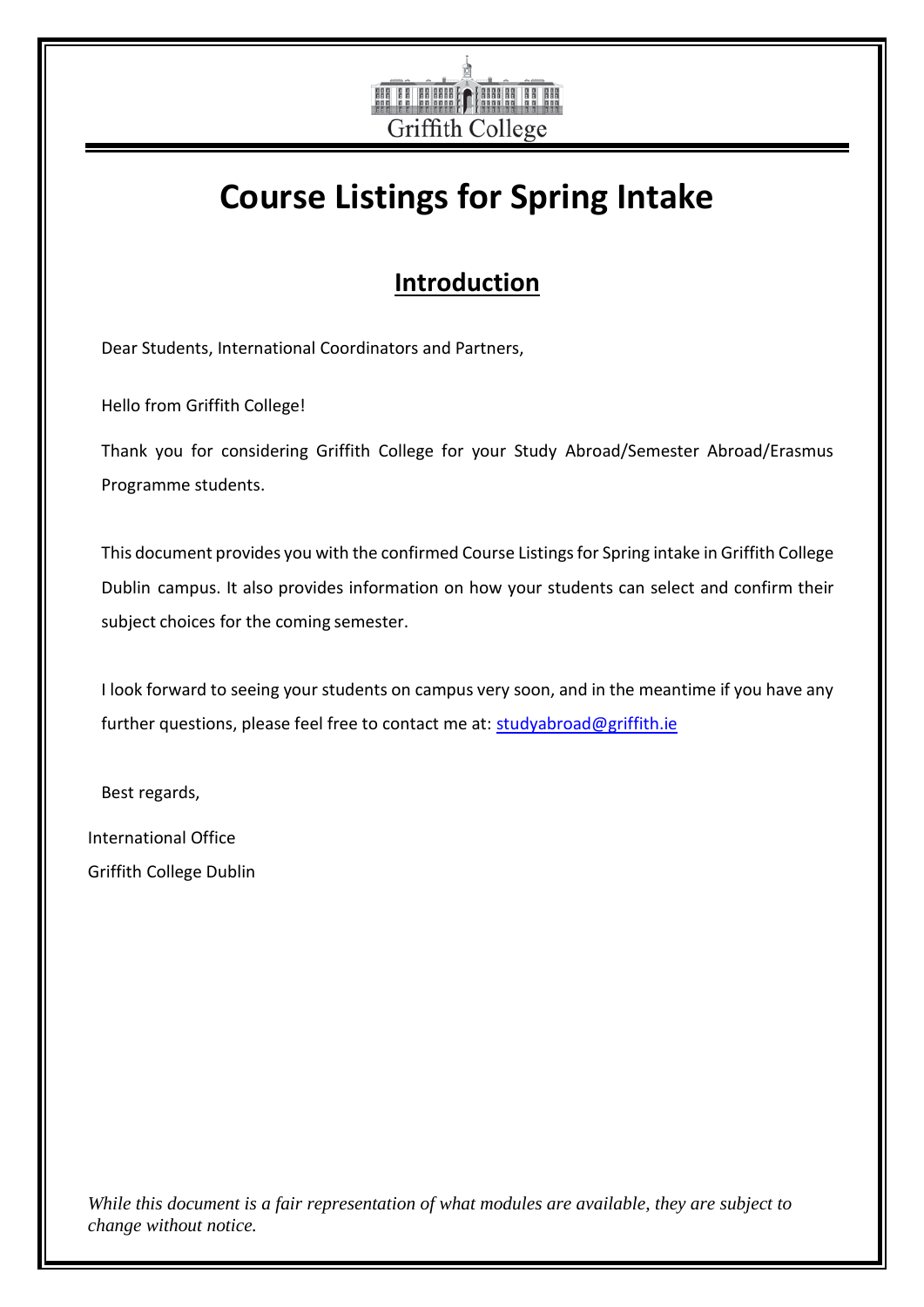

#### **Contents**

| 1. |  |
|----|--|
|    |  |
|    |  |
| 2. |  |
|    |  |
|    |  |
| 3. |  |
|    |  |
|    |  |
| 4. |  |
|    |  |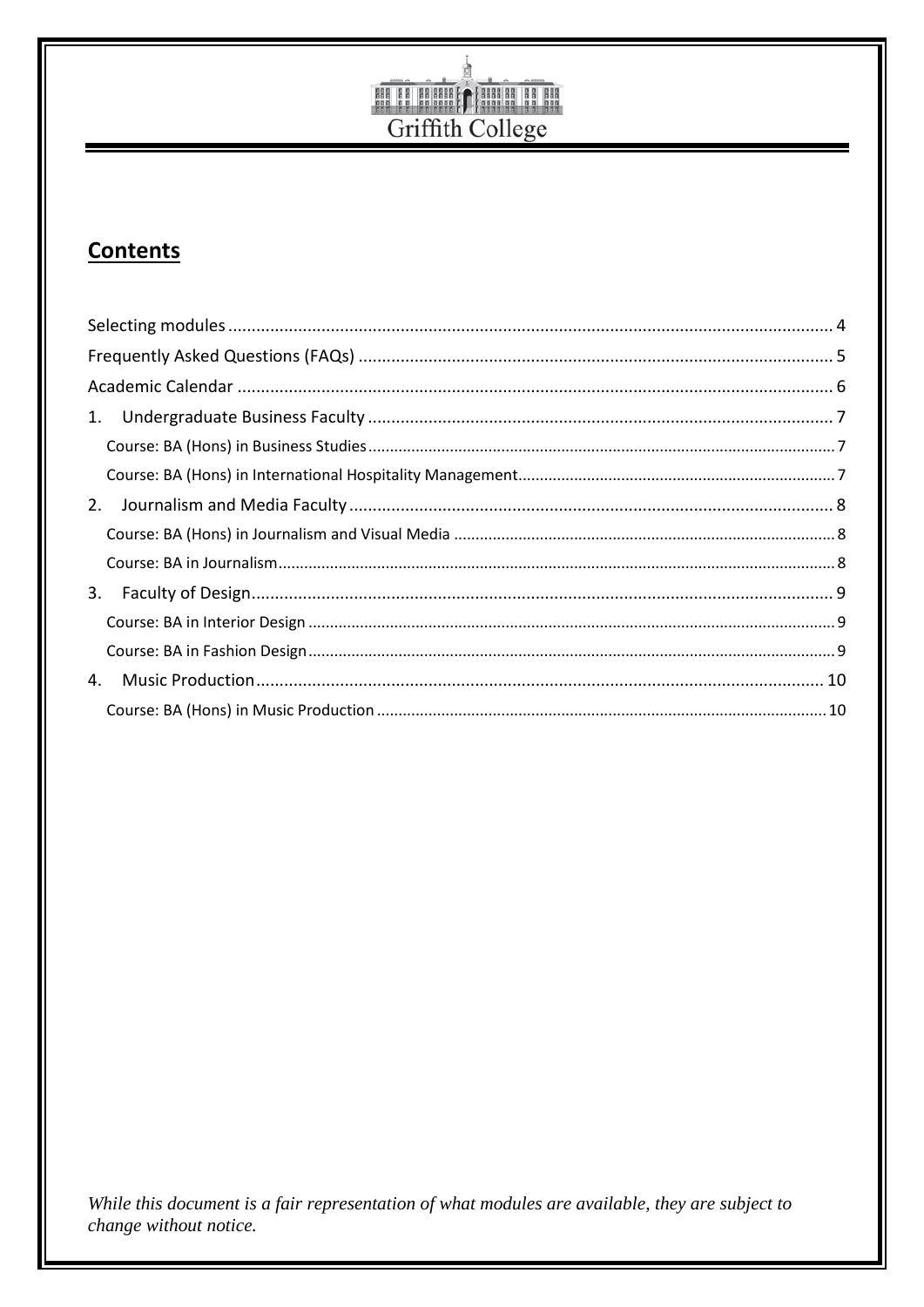

## **Selecting modules**

<span id="page-3-0"></span>Note: The word *module* is how we refer to a *subject* or *course* in Ireland.

#### **When and how can students choose modules?**

Students will select their modules on arrival. They will receive an **Academic Study Form** at their **International Information Session**. The student is required to complete this Form in full and list the modules of their choice.

| Flasse Sek the relevant ibex (v') as to which GCD hasolty/hasolties you intend to study with: |
|-----------------------------------------------------------------------------------------------|
| Design                                                                                        |
|                                                                                               |
|                                                                                               |
| Medale Code                                                                                   |
|                                                                                               |
|                                                                                               |
|                                                                                               |
|                                                                                               |
|                                                                                               |
|                                                                                               |
|                                                                                               |
|                                                                                               |
|                                                                                               |
| Flasse use the section below to list the Modula Name, and Modula Code of each module          |

**An example of Academic Study Form**

During the first two weeks of the semester, students can attend as many classes as they want, to find out which modules they want to follow during the semester.

Students are then required to submit their fully completed **Academic Study Form** to the International Office to confirm their module choices.

After submitting the **Academic Study Form** to the International Office, students will be registered for their modules of choice. Once registered, students will gain access to **Moodle** (the Griffith College Online Learning Platform). Module registration normally takes up to three days.

**This procedure will also be explained in detail to the students at their International Office Information Session.**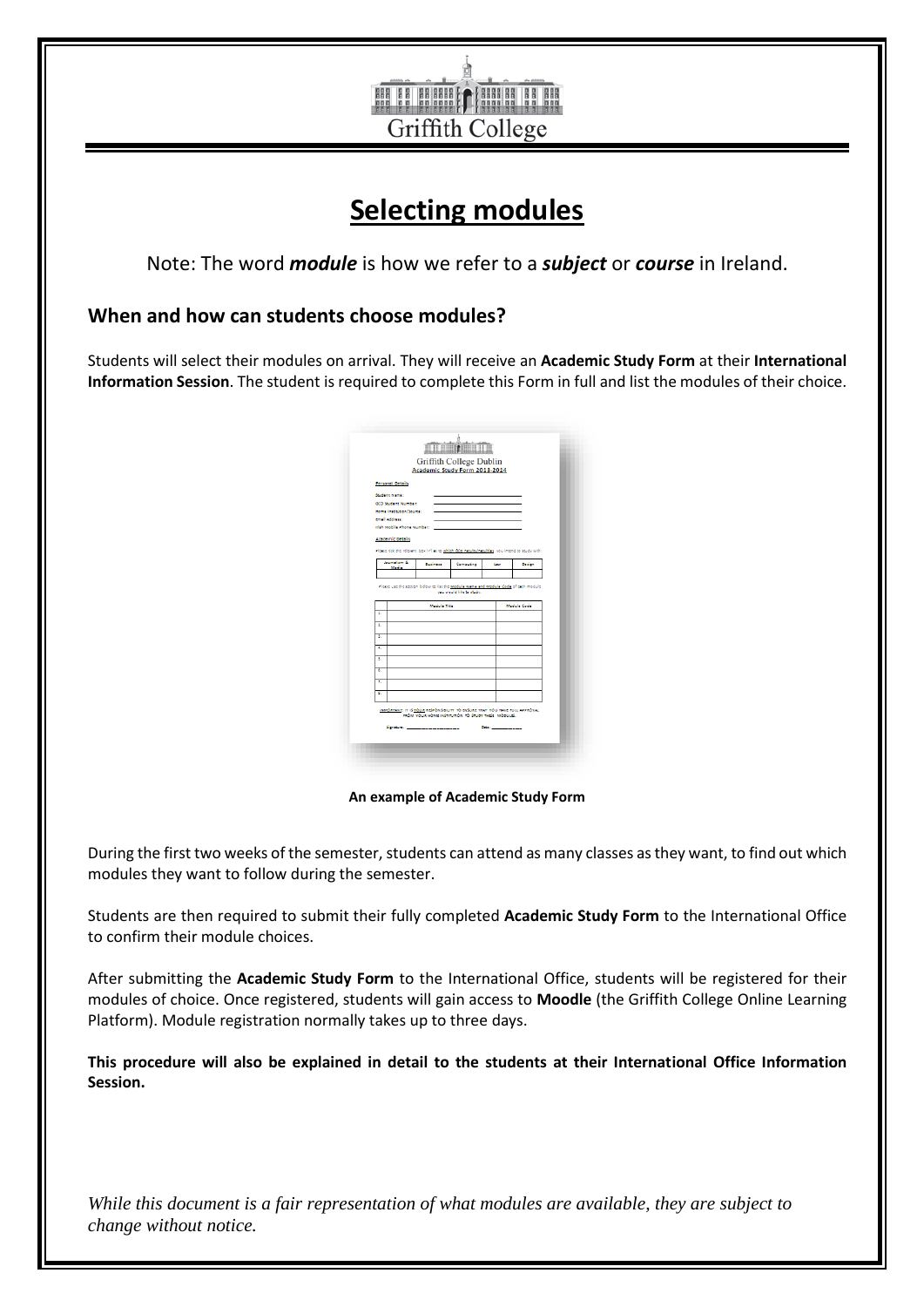

## **Frequently Asked Questions (FAQ)**

#### <span id="page-4-0"></span>**Should I choose modules from one faculty only?**

Students are permitted to choose modules across different faculties, subject to the approval of their home institution. They can only choose modules which appear in this **Course Listings** document.

#### **I have already submitted my Academic Study Form to the International Office, but I would like to change my module/modules. Can I do that?**

Once a student submits their **Academic Study Form** to the International Office, they **cannot** change their modules.

#### **How many modules can I choose if I am a Gap Programme student?**

Students normally choose modules up to a **maximum** of **30 ECTS** credits.

For students who are not native English speakers, the number of modules depends on the students' **English language level**.

Please see below how a given level of English corresponds to the number of modules that Study Abroad/Semester Abroad students can take:

| <b>Griffith College Placement Test</b><br>No. of modules per semester |                                       |
|-----------------------------------------------------------------------|---------------------------------------|
| $B2+$ /C1/C2                                                          | $4/5$ modules – up to 30 ECTS credits |
| B2-                                                                   | 2 modules +15 hrs of English language |
| $AO - B1 +$                                                           | English Language only                 |

#### **Gap Programme Students -** *Griffith College Placement Test*

Students can take Griffith College's English language test prior to commencement of the semester to assess their level of English.

Please be advised that Gap Programme students are **only** permitted to choose modules from **Year 1.**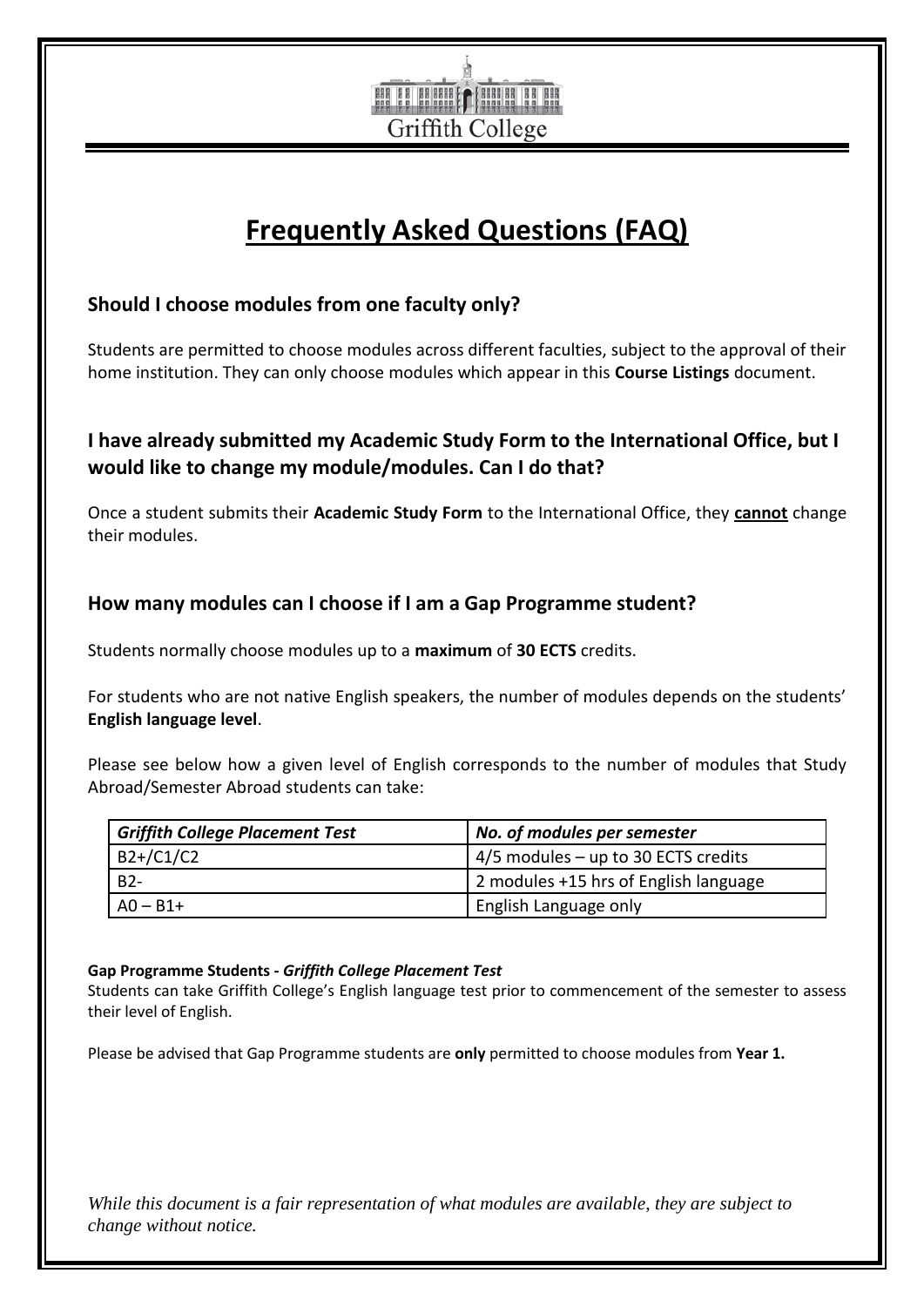

## **Academic Calendar**

<span id="page-5-0"></span>

| <b>Semester 1</b> |                 |                                                                                                                                                                                                                                                                   | <b>Semester 2</b>                     |                    |                                                                                                                                                                                                                                                                 |
|-------------------|-----------------|-------------------------------------------------------------------------------------------------------------------------------------------------------------------------------------------------------------------------------------------------------------------|---------------------------------------|--------------------|-----------------------------------------------------------------------------------------------------------------------------------------------------------------------------------------------------------------------------------------------------------------|
| <b>WEEK</b>       | <b>W/C Date</b> | <b>Activity</b>                                                                                                                                                                                                                                                   | <b>WEE</b><br>$\overline{\mathbf{K}}$ | <b>W/C Date</b>    | <b>Activity</b>                                                                                                                                                                                                                                                 |
| $\bf{0}$          | 13/09           | <b>Semester 1 Induction</b><br>Session-15/09 to 17/09<br><b>SCHEDULED TO BE</b><br><b>CONFIRMED</b>                                                                                                                                                               | $\boldsymbol{0}$                      | 01/02              | <b>Semester 2 Induction</b><br><b>Session 02/02 to 03/02</b><br><b>SCHEDULE TO BE</b><br><b>CONFIRMED</b>                                                                                                                                                       |
| $\vert$ 1         | 20/09           | <b>Lectures Start</b>                                                                                                                                                                                                                                             | $\mathbf{1}$                          | 07/02              | <b>Semester 2 Lectures Start</b>                                                                                                                                                                                                                                |
| $2 - 6$           | 27/09 -01/11    | <b>Semester 1 lectures</b><br><b>Continue</b>                                                                                                                                                                                                                     | $2 - 6$                               | $14/02 -$<br>08/03 | <b>Semester 2 Lectures</b><br><b>Continue</b>                                                                                                                                                                                                                   |
| 7                 | 08/11           | <b>Assignment Week - NO</b><br><b>SCHEDULED CLASSES</b><br><b>APART FROM ENGLISH</b><br><b>LANGUAGE CLASSES -</b><br><b>ENGLISH LANGUAGE</b><br><b>STUDENTS CAN CONTACT</b><br><b>THE ENGLISH LANGUAGE</b><br><b>DEPARTMENT FOR</b><br><b>FURTHER INFORMATION</b> | $\overline{7}$                        | 14/03              | <b>Assignment Week NO</b><br><b>SCHEDULED CLASSES APART</b><br><b>FROM ENGLISH LANGUAGE</b><br><b>CLASSES - ENGLISH</b><br><b>LANGUAGE STUDENTS CAN</b><br><b>CONTACT THE ENGLISH</b><br><b>LANGUAGE DEPARTMENT</b><br><b>FOR FURTHER</b><br><b>INFORMATION</b> |
| $8 - 10$          | $15/11 - 13/12$ | <b>Semester 1 lectures</b><br>continue                                                                                                                                                                                                                            | $8-12$                                | 21/03              | <b>Semester 2 Lectures</b><br><b>Continue</b>                                                                                                                                                                                                                   |
| $11 - 12$         | 20/12           | <b>Christmas Break - no</b><br><b>Lectures</b>                                                                                                                                                                                                                    | 13                                    | 06/05              | <b>Last week of Lectures -</b><br><b>Lectures</b> end                                                                                                                                                                                                           |
| 16                | 03/01           | <b>Study Week</b>                                                                                                                                                                                                                                                 | 14                                    | 09/05              | <b>Study Week</b>                                                                                                                                                                                                                                               |
| $17 - 18$         | 10/01 -24/01    | Exams start 11/01<br><b>Exams Finish 27/01</b><br><i><b>*Results released week</b></i><br>of 01/03                                                                                                                                                                | $15-$<br>17                           | 16/05              | <b>Exams start 17/05/2022</b><br><b>Exams Finish 31/05/2022</b><br><i><b>*Results released week of</b></i><br>01/07/2022                                                                                                                                        |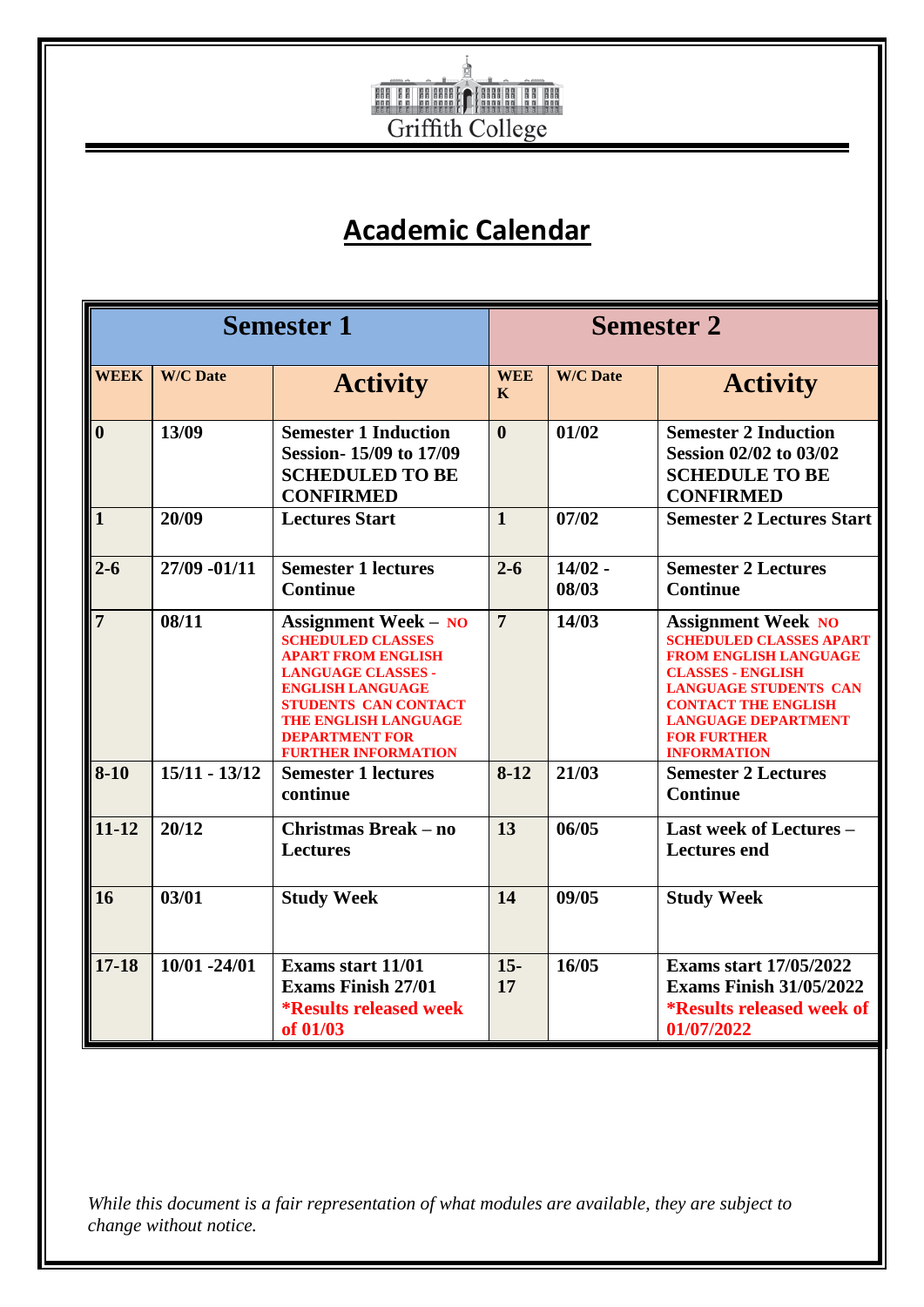

## **1. Undergraduate Business Faculty**

## **Course: BA (Hons) in Business Studies**

<span id="page-6-1"></span><span id="page-6-0"></span>

| Year 1                             |                    |  |
|------------------------------------|--------------------|--|
| <b>Module Title (ECTS Credits)</b> | <b>Module Code</b> |  |
| Macro Economics (5)                | <b>BABSH-MAC</b>   |  |
| Legal Aspects of Business (10)     | <b>BABSH-LAB</b>   |  |
| IT Skills (5)                      | <b>BABSH-ITS</b>   |  |

## <span id="page-6-2"></span>**Course: BA (Hons) in International Hospitality Management**

| Year 1                             |                    |  |
|------------------------------------|--------------------|--|
| <b>Module Title (ECTS Credits)</b> | <b>Module Code</b> |  |
| Financial Accounting (5)           | <b>BAIHH-FA</b>    |  |
| IT Skills (5)                      | <b>BAIHH-IT</b>    |  |
| Principles of Economics (5)        | <b>BAIHH-POE</b>   |  |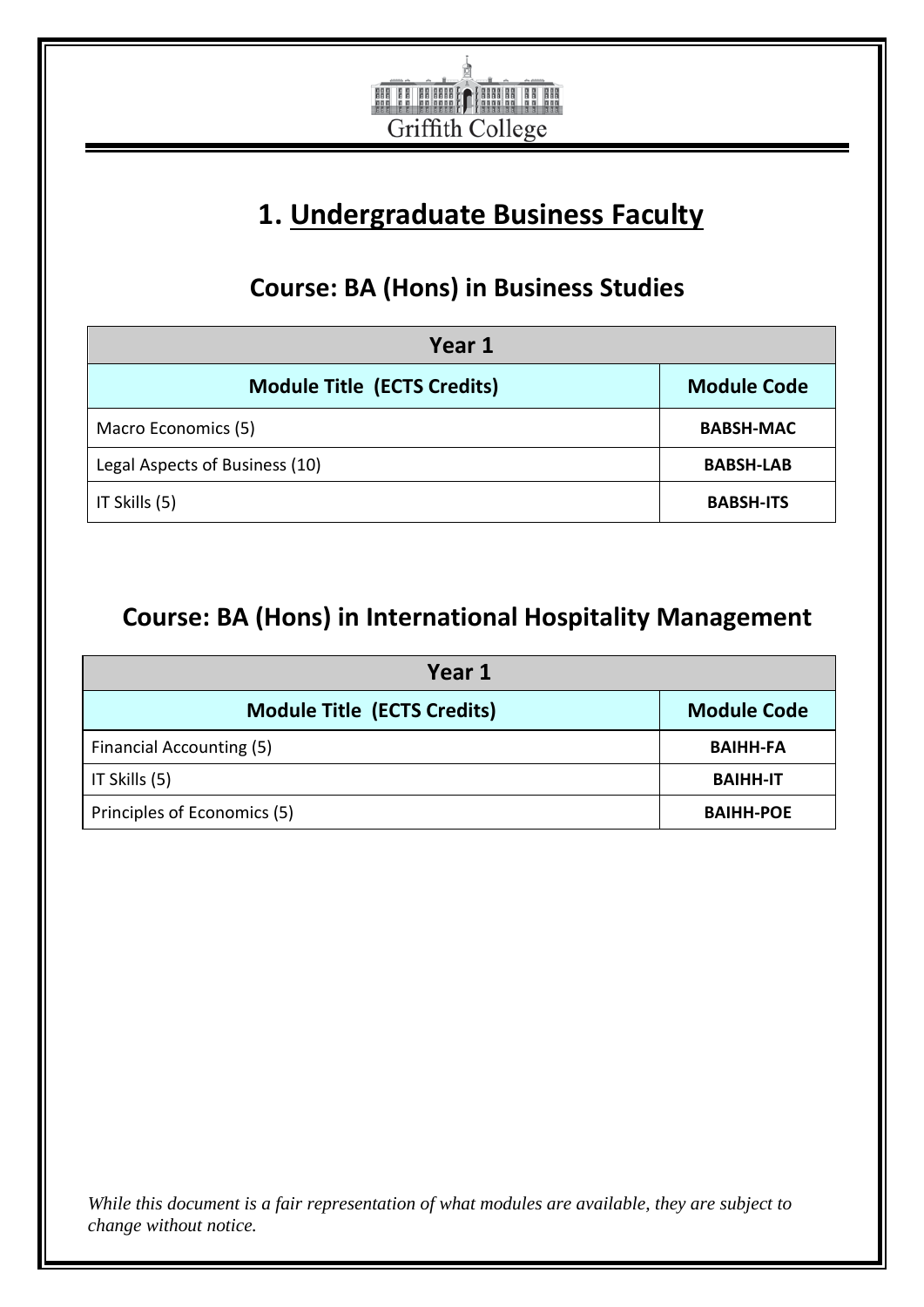

## **2. Journalism and Media Faculty**

### <span id="page-7-0"></span>**Course: BA (Hons) in Journalism and Visual Media**

<span id="page-7-1"></span>

| Year 1                                                            |                    |  |
|-------------------------------------------------------------------|--------------------|--|
| <b>Module Title (ECTS Credits)</b>                                | <b>Module Code</b> |  |
| Introduction to Photography (5)                                   |                    |  |
| <b>IMPORTANT:</b>                                                 | <b>BAJH-IP</b>     |  |
| 10 Places Only, must be requested using Academic Study Form Only. |                    |  |
| Places available at first come first served basis.                |                    |  |
| Media Studies (10)                                                | <b>BAJH-MS</b>     |  |
| Media Law and Ethics (5)                                          | <b>BAJH-MLE</b>    |  |
| History of the Media (5)                                          | <b>BAJH-HM</b>     |  |
| Introduction to Radio (5)                                         | <b>BAJH-IR</b>     |  |

#### **Course: BA in Journalism**

<span id="page-7-2"></span>

| Year 1                             |                    |
|------------------------------------|--------------------|
| <b>Module Title (ECTS Credits)</b> | <b>Module Code</b> |
| Writing for Arts and Culture (10)  | <b>BAJO-WAC</b>    |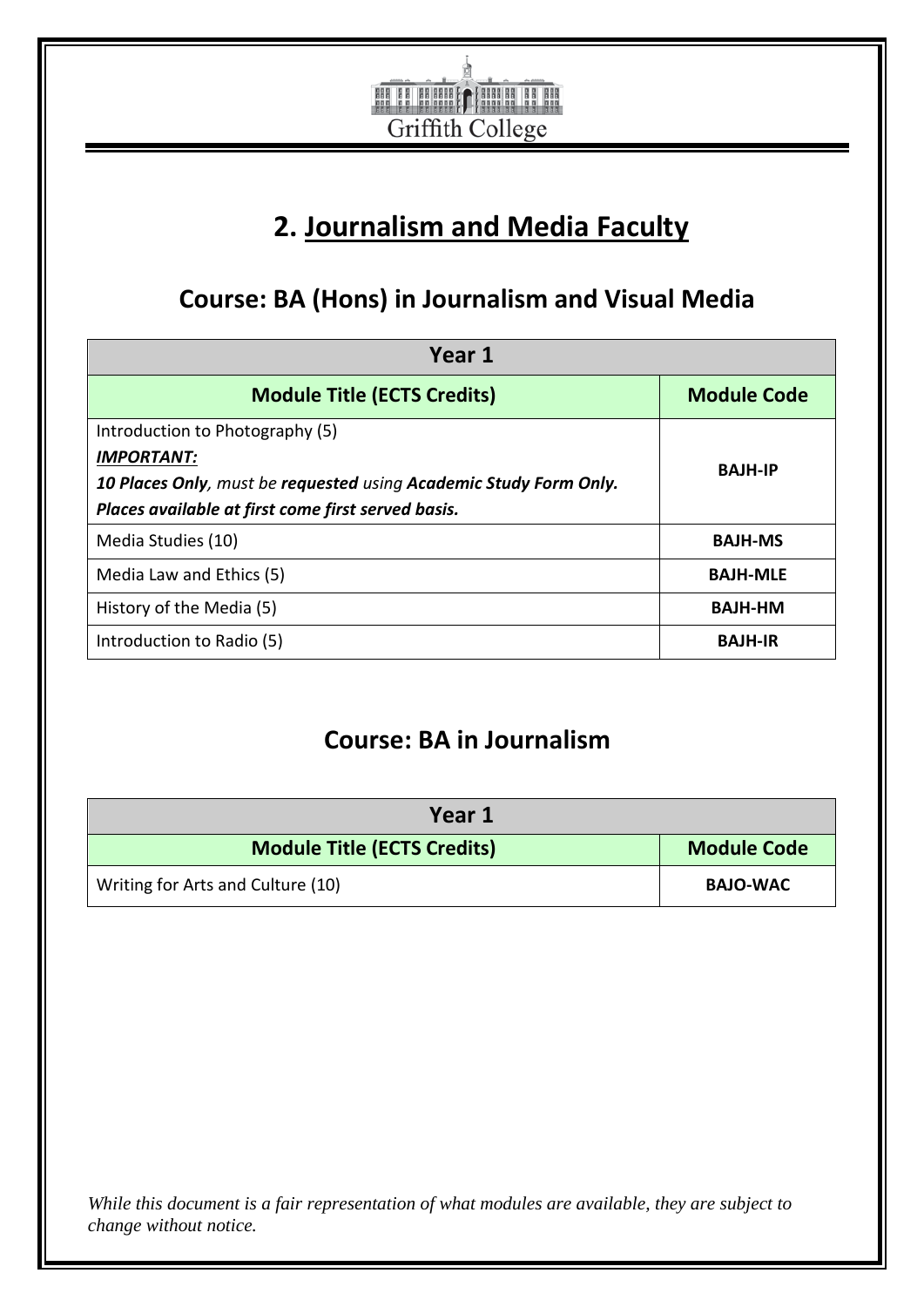

## **3. Faculty of Design**

### **Course: BA in Interior Design**

<span id="page-8-1"></span><span id="page-8-0"></span>

| Year 1                              |                    |  |
|-------------------------------------|--------------------|--|
| <b>Module Code (ECTS Credits)</b>   | <b>Module Code</b> |  |
| 3D Freehand Drawing Techniques (10) | <b>BAIDO-3FDT</b>  |  |
| Visual Culture & Theory (5)         | <b>BAIDO-VC</b>    |  |

### **Course: BA in Fashion Design**

<span id="page-8-2"></span>

| Year 1                                                                                                          |                    |  |
|-----------------------------------------------------------------------------------------------------------------|--------------------|--|
| <b>Module Code (ECTS Credits)</b>                                                                               | <b>Course Code</b> |  |
| Digital Design Tools 2 (5)<br><b>IMPORTANT:</b><br>Prior Photoshop & Illustrator experience would be beneficial | <b>BAFDH-DDT2</b>  |  |
| Textile Theory (5)                                                                                              | <b>BAFDH-TT</b>    |  |